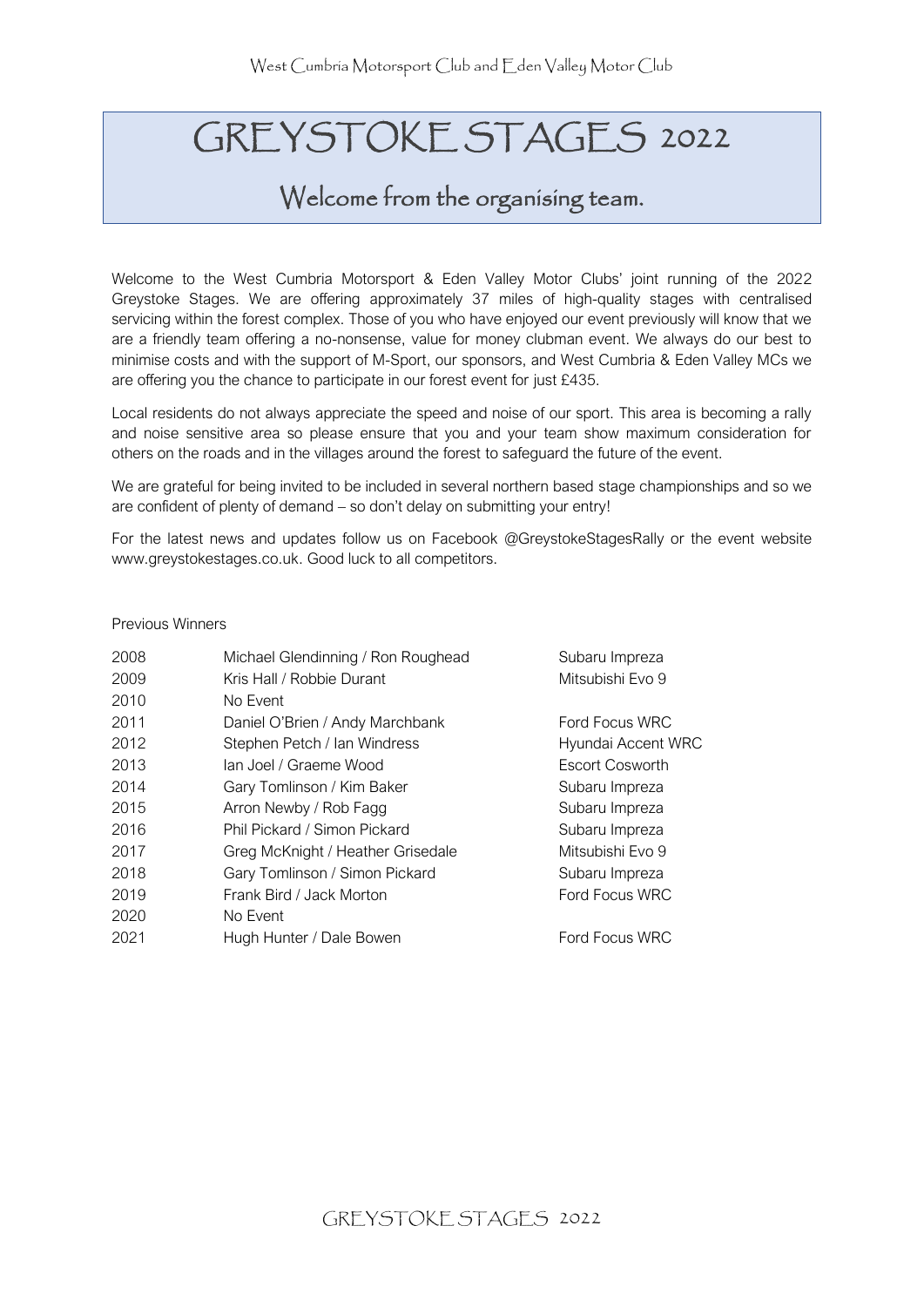# SUPPLEMENTARY REGULATIONS

#### ARTICLE 1 ANNOUNCEMENT

West Cumbria & Eden Valley MCs will hold an Interclub status single venue multi-use stage rally on Sunday 03rd July 2022 at Greystoke Forest, Nr Penrith, Cumbria. The event will be a round of:

- HRCR Motorscope Northern Historic Championship 2022
- ANWCC Forest Rally Championship 2022
- ANECCC SG Petch Stage Rally Championship 2022
- ANCC Proflex Shock Absorbers Stage Rally Championship 2022
- Mini Cooper Challenge 2022

#### ARTICLE 2 JURISDICTION

The event will be governed by the 2022 General Regulations of Motorsport UK Ltd., incorporating the provisions of the International Sporting Code of the FIA, these Supplementary Regulations, and any written instructions the organising Club may issue for the event.

#### ARTICLE 3 PERMIT / AUTHORISATION

Motorsport UK Permit No. 125641 has been issued for the event.

#### ARTICLE 4 ELIGIBILITY

The event is open to members of clubs comprising the ANECCC, ANCC and ANWCC. Each driver and navigator must produce MSUK competition licences valid for the event and Club Membership Cards. Entries made in the name of a commercial company or sponsor must produce the appropriate Entrant's Licence at Event Documentation.

#### ARTICLE 5 START AND FINISH

The start, finish, all special stages, and servicing will be completely within Greystoke Forest (MR 90/406346) including Rally HQ. Competing cars will be required to traverse public roads to access scrutineering, from trailer parking to the forest and short liaison sections to access special stages. Therefore, all competition vehicles must be legal for use on the public highway.

#### ARTICLE 6 ROUTE

a. The rally will be on gravel surfaces with a total of approximately 37 stage miles.

b. All stages will run on one-minute intervals without any splits or merges.

c. Entrants will be supplied with a 'Tulip' road book containing maps.

d. Timecards and road book will be issued at signing-on.

e. The rally is contained on OS 1:50,000 Map 90 or OS 1:25,000 Map OL5 that may also be used by competitors.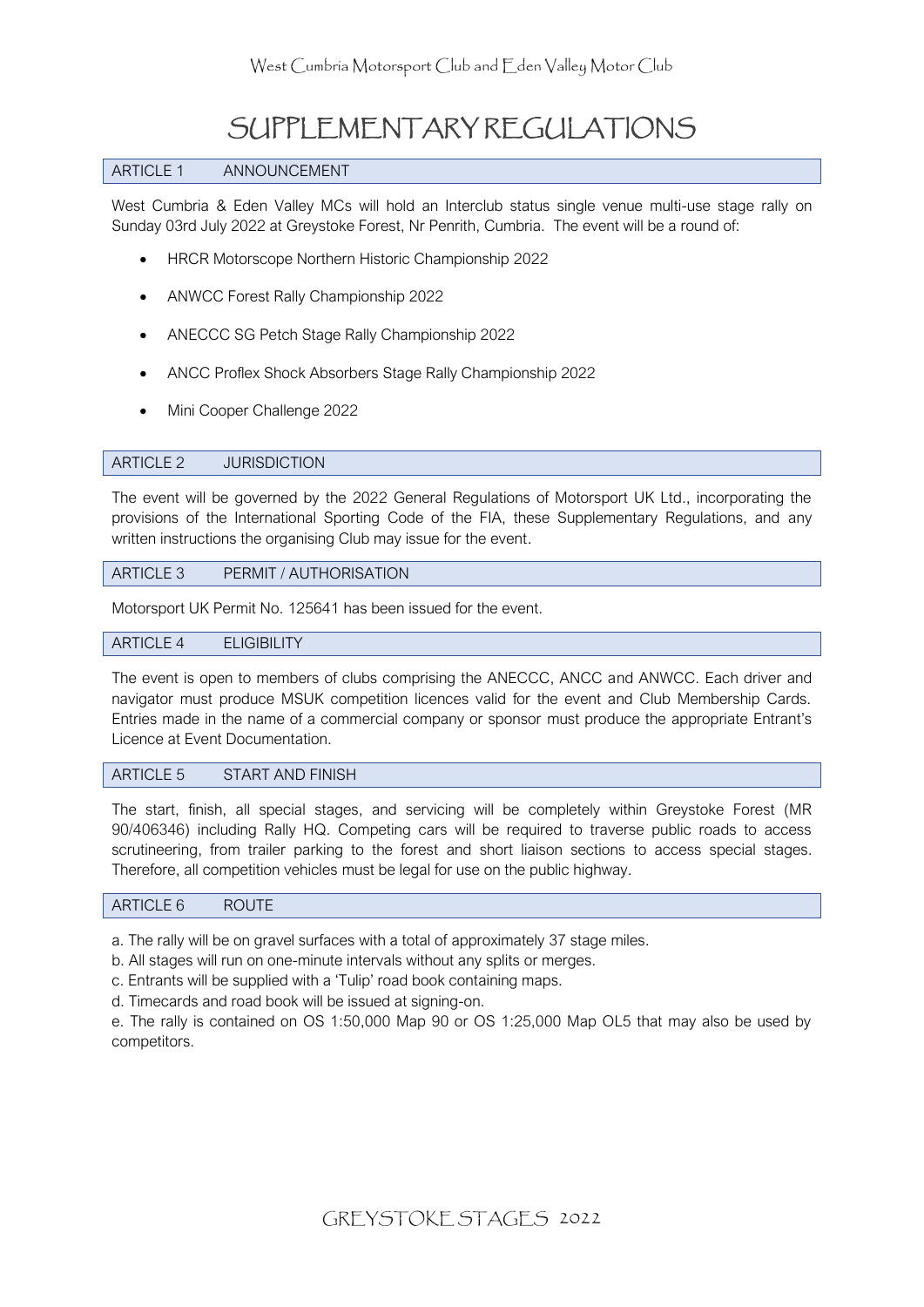#### West Cumbria Motorsport Club and Eden Valley Motor Club

| ARTICLE 7<br>EVENT TIMETABLE        |                                                             |
|-------------------------------------|-------------------------------------------------------------|
| Monday, 23rd May 2022               | 1900 Entries Open.                                          |
| Friday, 24 <sup>th</sup> June 2022  | Entries Close for seeding purposes.                         |
| Sunday, 26 June 2022                | Final Instructions available from www.greystokestages.co.uk |
| Saturday 02 <sup>nd</sup> July 2022 | 1500 - 1800 Hrs. Noise check, scrutineering & signing on.   |
| Sunday 03rd July 2022               | 0700 – 0800 Noise check, scrutineering & signing on.        |
|                                     | - 10 places only by appointment with Entry Secretary.       |
| Sunday 03rd July 2022               | 0901 - Car 1 Starts.                                        |
|                                     | 1630 (approx.) – Rally Finishes.                            |
|                                     | 1700 (approx.) – Results Final. Awards presented.           |

Scrutineering on the day of the event will be strictly limited to ten places on a first come application basis and only places booked via the Entry Secretary will be valid. Competitors may be given a due time for attendance.

#### ARTICLE 8 CLASSES

There will be five classes as follows:

Class1 – All cars with capacities up to and including 1400cc

Class 2 – All cars with capacities 1401cc up to and including 1600cc

Class 3 – All cars with capacities 1601cc up to and including 2000cc

Class 4 – All cars with capacities over 2000cc

Class 5 - All 4WD cars

Cars with forced induction systems will have 70% added to their engine capacity in order to determine their class (J5.4.1). This loading will not apply to diesel engines.

All cars must comply with MSUK Technical Regulations. A first aid kit must be carried by all crews.

#### ARTICLE 9 IDENTIFICATION

The organisers will issue competitors with door plates, door numbers and high visibility rear side window numbers. These plates and numbers, together with process cards, will be provided at the Noise Test location and must be applied to the car before Scrutineering.

The above identification must be carried throughout the event and must be removed or covered immediately upon retiring or finishing.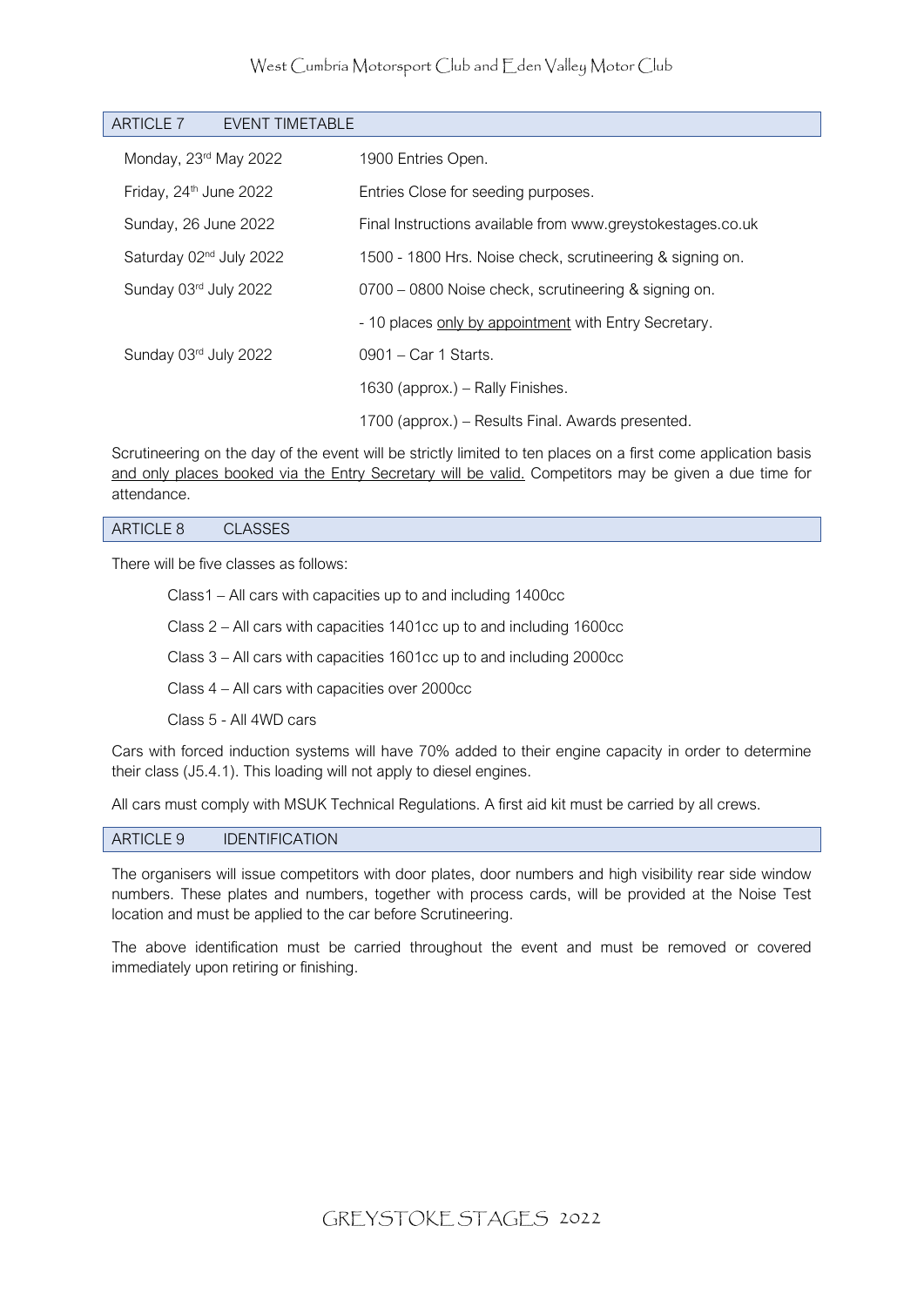#### West Cumbria Motorsport Club and Eden Valley Motor Club

| <b>ARTICLE 10</b> | <b>AWARDS</b> |                                                                                                                                                |
|-------------------|---------------|------------------------------------------------------------------------------------------------------------------------------------------------|
| OVERALL           |               |                                                                                                                                                |
| 1 <sup>st</sup>   |               | Award for Driver and Co-Driver                                                                                                                 |
| 2 <sub>nd</sub>   |               | Award for Driver and Co-Driver                                                                                                                 |
| 3rd               |               | Award for Driver and Co-Driver                                                                                                                 |
|                   |               |                                                                                                                                                |
| <b>CLASS</b>      |               | (First three in overall classification are not eligible for Class Awards)                                                                      |
| 1 <sup>st</sup>   |               | Award for Driver and Co-Driver                                                                                                                 |
| 2 <sub>nd</sub>   |               | Award for Driver and Co-Driver                                                                                                                 |
| <b>SPECIAL</b>    |               | <b>PHG Safety Services Ltd Trophies</b><br>Award for Best Placed Scottish Resident Driver<br>Award for Best Placed Scottish Resident Co-Driver |
|                   |               | Keith Baglee Memorial Trophy - Spirt of the Rally Award as nominated by<br>the Clerk of the Course                                             |

The awards prize giving will be situated at Rally HQ adjacent to the Service Area.

#### ARTICLE 11 ENTRIES

The maximum entry for the meeting is 55, the minimum is 40. There is no maximum entry for classes but the minimum is 4. The organisers reserve the right to amalgamate classes or cancel the meeting as required.

The entry fee is £435. Entries must be made on-line via the rallies.info / Matthew Atkinson system. The first 45 places will be accepted in order of receipt of fully completed entry forms with the entry fee paid in full. The remaining 10 places will be allocated at the organiser's discretion. The entry fee will be refunded in full to candidates whose entry has not been accepted. Fees for accepted entries withdrawn up to the closing date will be refunded less a £25 admin fee. Fees for entries withdrawn after that date will not be refunded unless the vacant place is filled by a reserve.

The method of payment is BACS when you should provide the driver's full name as reference and use the following bank details: Sort Code 20-66-97 Account 73529274

Entry enquiries should be made to:

| Mike Dunning | Tel: 07900 058635 evening (before 9.00pm please). |
|--------------|---------------------------------------------------|
| Lynne Cooke  | Tel: 01768 771219 evening (before 9.00pm please). |

Entries made after the closing date will be accepted if a place is available. They must be paid in cash and will not be seeded. Should the event be cancelled due to circumstances out of the organisers' control a substantial refund will be considered for entrants. Final instructions and a seeded entry list and other documents will be emailed to competitors on Sunday 26th June for them to self-print as required. Time cards and road books will be provided by the organisers. The order of starting will be at the organisers' discretion, but to assist the organisers we would ask all competitors to fully complete the seeding information on the entry form. Once the seeded entry list has been published no correspondence will be entered into about it.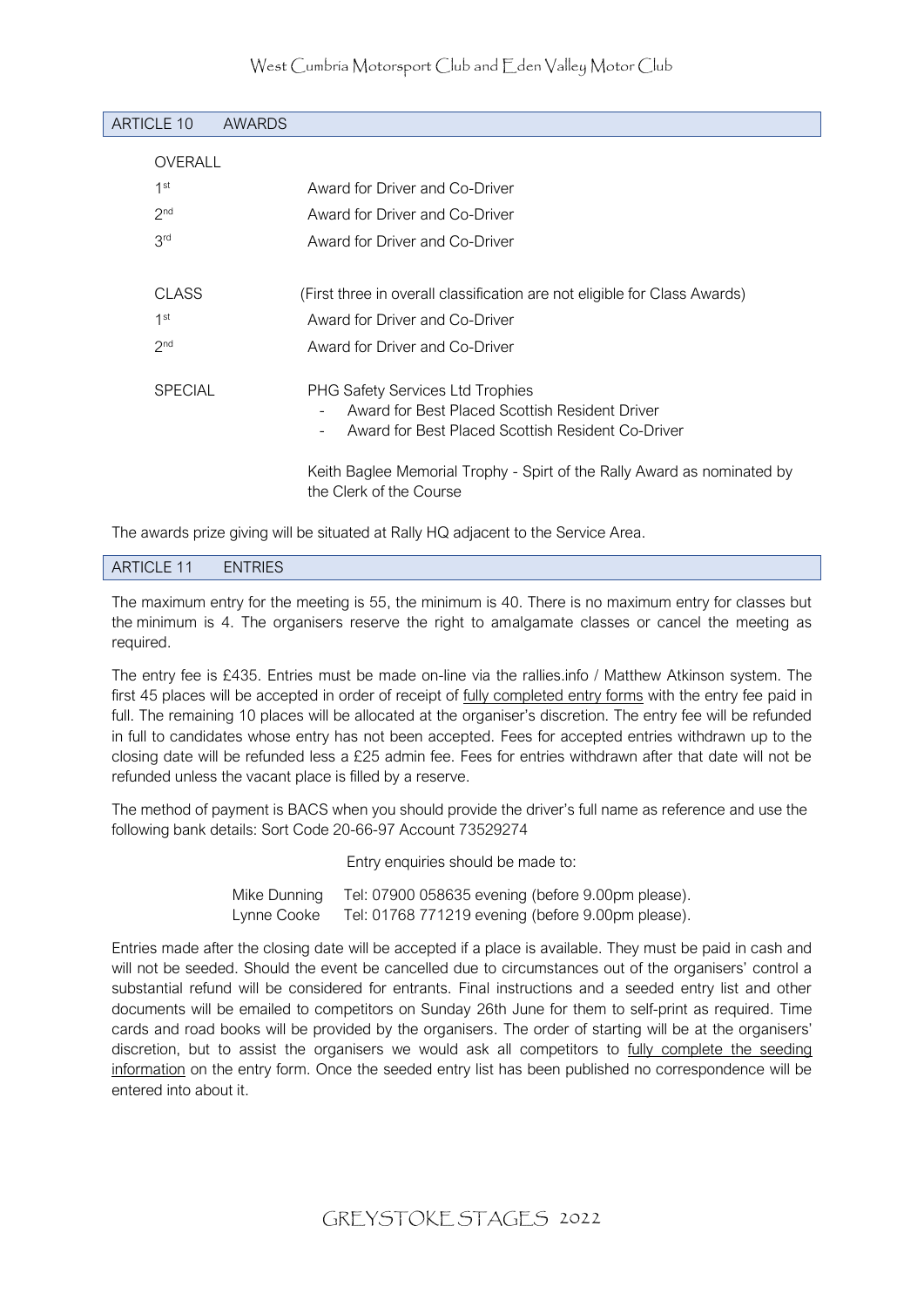#### ARTICLE 12 INSURANCE

Vehicles must have Insurance in place which provides Third Party Liability cover that complies with the Road Traffic Act. This can be either, by extending an existing motor policy to cover the event, or, by purchasing additional cover as an adjunct to an existing motor policy. If a competitor uses an extension to an existing policy, they will be required to sign a declaration that the cover complies with the requirements of the Road Traffic Act. Any responsibility for a fraudulent or misleading declaration about existing cover lies with the competitor. If a competitor wishes purchase additional cover via the organisers then they can do so prior to the event providing they comply with the following:

- Age 19 years or over.
- Has held a full licence for a minimum of 6 months.
- Has no more than 6 points on their licence.
- Has had no more than 1 fault claim in the last 3 years.
- The vehicle has valid Tax, MOT and is currently insured for road use.

Anyone aged less than 19 years old will also be accepted at the same price should their co-driver be a more senior member of their family or over 25. Any competitor who falls outside these parameters may be offered cover at equivalent terms or an agreed price, if approval from Reis Motorsport Insurance has been obtained by the event organisers, prior to the event. Additional cover provided by this scheme is only effective whilst the vehicle is actively competing in the event and remains under the control or direction of the event organiser(s). Cover will cease immediately if you are precluded, excluded, or retire from the event. The Event Organiser's RTA scheme is provided by Reis Motorsport Insurance and underwritten Zenith Marque Insurance Services Limited. Reis Motorsport Insurance is a trading name of the Insurance Factory Limited. Insurance Factory Limited is authorised and regulated by the Financial Conduct Authority (No 306164). Registered in England and Wales number 02982445 at 45 Westerham Road, Bessels Green, Sevenoaks, Kent, TN13 2QB. Zenith Marque Insurance Services Limited registered in England and Wales (No 2135730) is authorised and regulated by the Financial Conduct Authority (No 47557)

#### ARTICLE 13 CONTROLS AND TIMING

All Special Stages will have a Bogey Time set at 70 mph and a Target Time set at approximately 30 mph (or less on short stages). Should any recorded time not be legible or not appear authentic the organisers may use any means at their disposal to establish a time.

The following titles describe the various types of Time Controls:

#### (a) Main Control

(i) Main controls will be situated at the start and at the finish of the rally.

(ii) Each competitor will be given a due starting time from MTC 1 and the difference between this starting time and their actual starting time will be counted towards exclusion for overall lateness.

#### (b) Special Stage Arrival Control –

On arrival at the SSA a competitor will receive a provisional start time only when they are ready to start the stage (helmets on, etc.). A competitor who is early may wait for his due time but must then proceed immediately to the start line.

#### (c) Special Stage Start Control

At the SSA a competitor will be given a start time for the Stage in hours, minutes and seconds. Once a competitor has clocked in at an SSA the Start Marshal will assume they are ready to start the stage and will issue a time as soon as the start line is clear, whether the competitor is ready to start or not. As each section is timed separately the time taken from SSA to SSS is 'Dead Time' and delays are automatically allowed for.

#### (d) Special Stage Finish Control

At the SSF a competitor will receive their finish time in hours, minutes and seconds. This time in hours and minutes may be used to determine due time at next Stage Arrival. Any competitor who fails to stop at the 'STOP' Line must not, under pain of exclusion, reverse to the stop line, but must return on foot.

#### (e) Service In Time Controls

Service Out times will be given here, the times issued may be used for regrouping.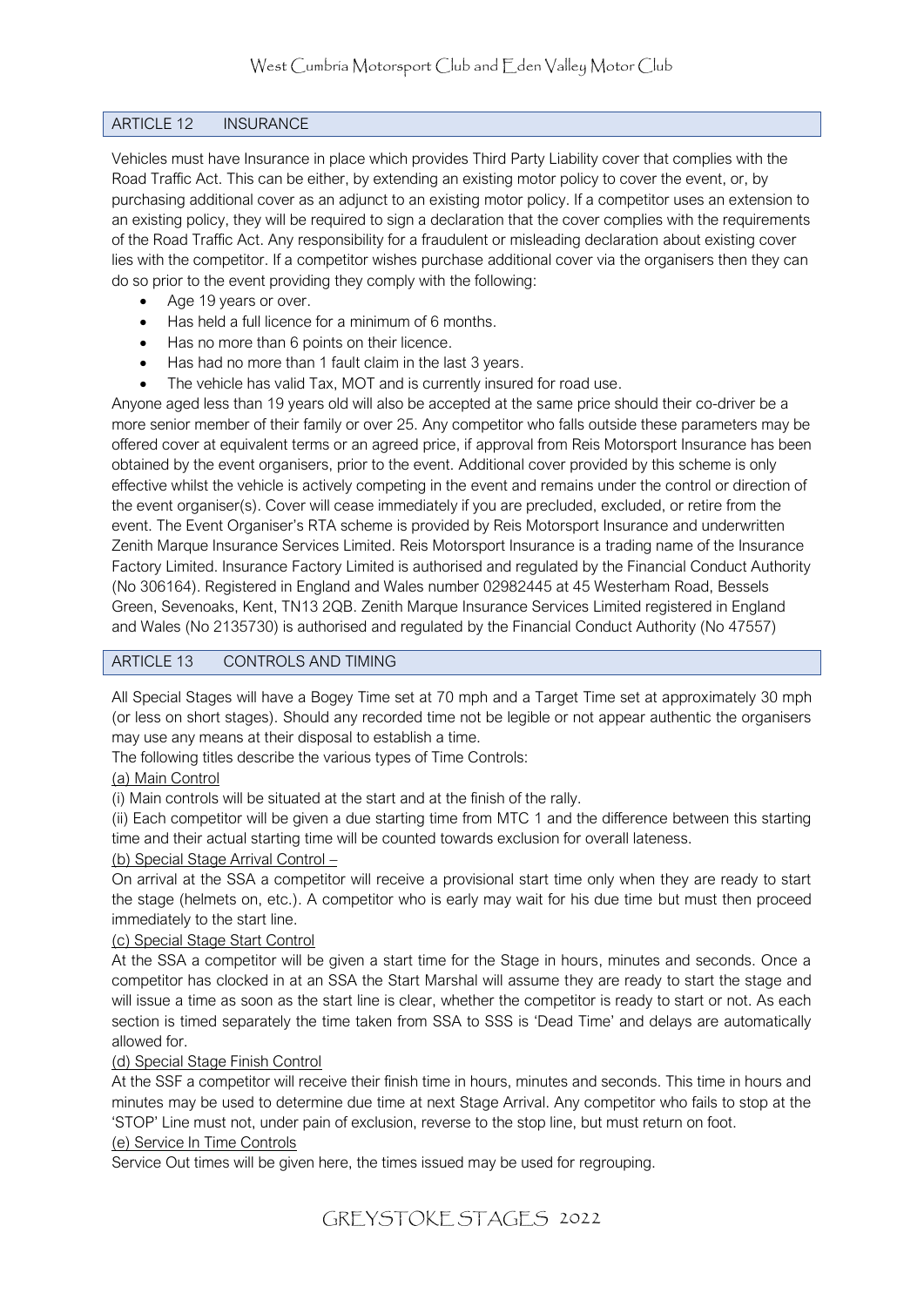#### ARTICLE 14 START PROCEDURE

Stage Starts will be controlled by traffic lights. The sequence of lights will be:

- 30 seconds to go RED light illuminates
- 15 seconds to go AMBER light illuminates
- 10 seconds to go RED light goes out
- 5-4-3-2-1 AMBER light goes out in 1/5 segments
- 0 seconds to +6 seconds GREEN light illuminates GO!

#### ARTICLE 15 SIGNS

In accordance with regulation R29.1.6, a detailed tulip type route book of special stages will be issued. Although all No-entries will be blocked as per MSUK recommendations, the Stage Route as given will be deemed adequate for competitors to find the correct route through the stage. Stage signs will be as R29.1.

#### ARTICLE 16 SERVICING

Trailer parking is provided adjacent to the forest. Due to limitations on space no trailers will not be permitted to enter the forest. Only one service vehicle per competing car will be admitted to the central service area in Greystoke Forest, this will be strictly enforced. Details of the service area will be given in the Final Instructions together with Safety rules regarding the service area. Contravention of these regulations will be reported to the Clerk of the Course who may apply a penalty including Exclusion. Servicing outside the designated service area is forbidden, but crews may work unassisted on their own cars in 'No Service Areas' as allowed in R38.2 - R38.2.2.

Service Crews will be subject to the same regulations as competitors regarding noise, bad driving, manners etc., marshals have been instructed to note any infringement of these rules. Competitors are responsible for ensuring that their service crews comply with these regulations and respect the expectations of local residents so service crews must also show consideration for others in the villages around the forest on journeys to, from and during the event.

#### ARTICLE 17 PERMITTED FUELS

Competitors are permitted to use only fuel that conforms to the definitions of Pump Fuel as per the 2021 MSUK Yearbook or (other than Historics) fuel that complies with FIA Appendix J, Article 252 Art 9.

#### ARTICLE 18 DAMAGE DECLARATION

Competitors will be required to complete and sign a report declaring that they have not been involved in any incident resulting in damage to private property or injury to persons or animals or alternatively giving details of any such incident where damage or injury has occurred. Any information given will not incur a penalty but failure to hand in a duly completed form will be penalised by exclusion.

Competitors who do not report at the finish are required to forward the report to the Event Secretary within seven days of the event, unless they have been involved in an incident in which case details must be given to the organisers the same day. Competitors failing to make the necessary declaration will be reported to Motorsport UK.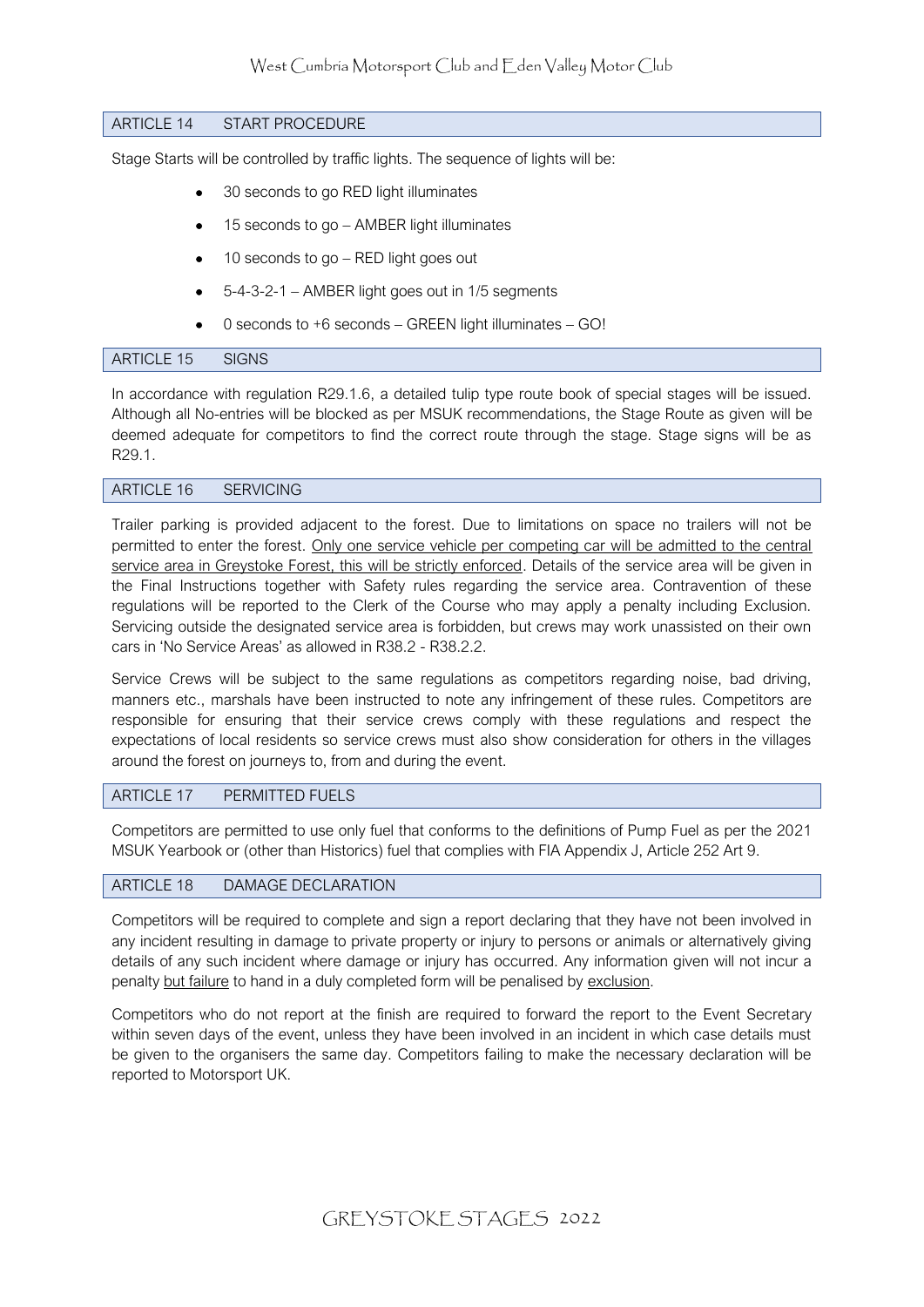#### ARTICLE 19 JUDGES OF FACT

Judges of Fact will be on duty throughout the rally to observe and report any competitor considered to be contravening regulations or the spirit of the rally. The start officials of Special Stages will be empowered to judge whether or not a competitor has made a false start.

#### ARTICLE 20 SCRUITINEERING AND SIGNING ON

Details will be given in the Final Instructions. At scrutineering cars will be checked for compliance with current MSUK Technical Regulations and class eligibility. Each entrant will be assumed to have full knowledge of the car and its eligibility for stage rallies. Competitors' cars must comply with Regulations J and R18; competitors' helmets and overalls must comply with R25.3.1, R25.3.2 & R25.3.3.

A competitor must have signed on and completed all documentation at least one hour before his scheduled starting time otherwise he may be deemed a non-starter, and his number allocated to a reserve.

Competitors are reminded of the requirement of R18.6.5 for all cars to carry a small spill kit.

#### ARTICLE 21 PENALTIES

A. Penalties will be applied as per Sub-section R32.

B. The following offences will carry a penalty of EXCLUSION:

(1) Not reporting at, or not providing proof of visiting a control or check.

- (2) Servicing contrary to Regulation SR 15.
- (3) Driving in the reverse direction on a Special Stage or reversing to a Stage Stop line after overshooting.
- (4) Smoking on a Special Stage.
- (5) Failure to wear properly fastened seat belts and crash helmets on a Special Stage.
- (6) Causing an obstruction on an access road to a Special Stage or on a Special Stage.

(7) Accumulated lateness, between any two adjacent Main Controls in excess of the permitted maximum, which is 15 minutes. Competitors will also be excluded from the results.

(8) Contravention of SR 16.

(9) Failure to use SOS/OK boards.

C. To be classified as a finisher a car with its crew must complete the course without incurring the penalty of exclusion.

#### ARTICLE 22 RED FLAGS

A Red Flag system will operate for all stages. Competitors reminded that they must comply with the requirements of R25.6.4 and R25.6.5.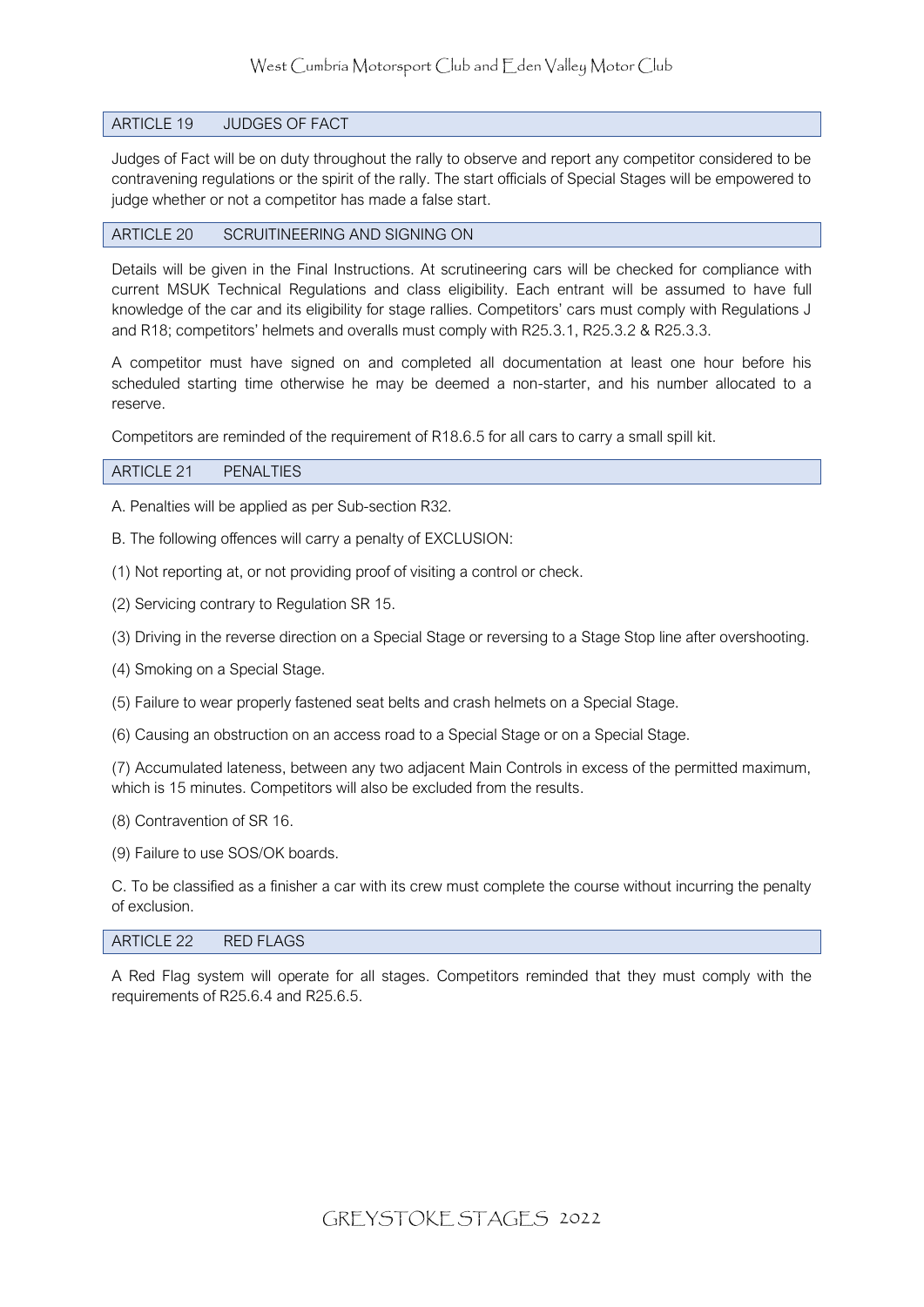#### ARTICLE 23 MEDICAL ASSISTANCE

Competitors must carry an SOS/OK board and this must be used as regulations R25.4 – R25.4.4.

Any crew which has the red SOS board displayed to them or sees a car which has sustained a major accident where both crew members are seen inside the car but is not displaying the SOS/OK board shall immediately and without exception stop to render assistance.

All following cars shall also stop. The second car at the scene shall proceed to inform the next radio point. Subsequent cars shall leave a clear route for emergency vehicles. The penalty for not stopping at an SOS board or when no board is displayed is exclusion. Competitors involved in an incident where medical assistance is not required must clearly display the OK board.

#### ARTICLE 24 ROUTE NOTES / PRACTICING

Route notes are not permitted, see regulations R25.9-25.9.5. Pre-event practising or testing on the special stages contained in this event is strictly forbidden as per R26.7. Any competitor or his/her agent observed on the stages after the publication of these regulations may be refused a start or excluded from the results as appropriate. The only exception to this will be for persons who live on or whose employment causes them to travel on the roads in question.

#### ARTICLE 25 SERVICE AREA

Servicing will be available between each stage the service area being within the forest. Servicing zones approx. 7 x 8 metres will be marked and allocated to competitors. A 10 mph speed limit and one-way system must be observed. An environmental ground sheet must be in in place before work commences on a vehicle.

#### ARTICLE 26 RESULTS

Provisional results will be published as soon as possible during and after the event. Protests must be made in accordance with regulation C5, H35. Following the event copies of the final results will be available on the web site.

#### ARTICLE 27 MODIFICATION TO GCRs OF THE MSUK

All other GCR's of the MSUK apply as written except for the following which is modified:

R15.2.2 - Ties will be decided by the least penalty incurred on the last Special Stage of the event. Should this also involve a tie then the penultimate stage penalties and so on, in reverse order of running, will apply.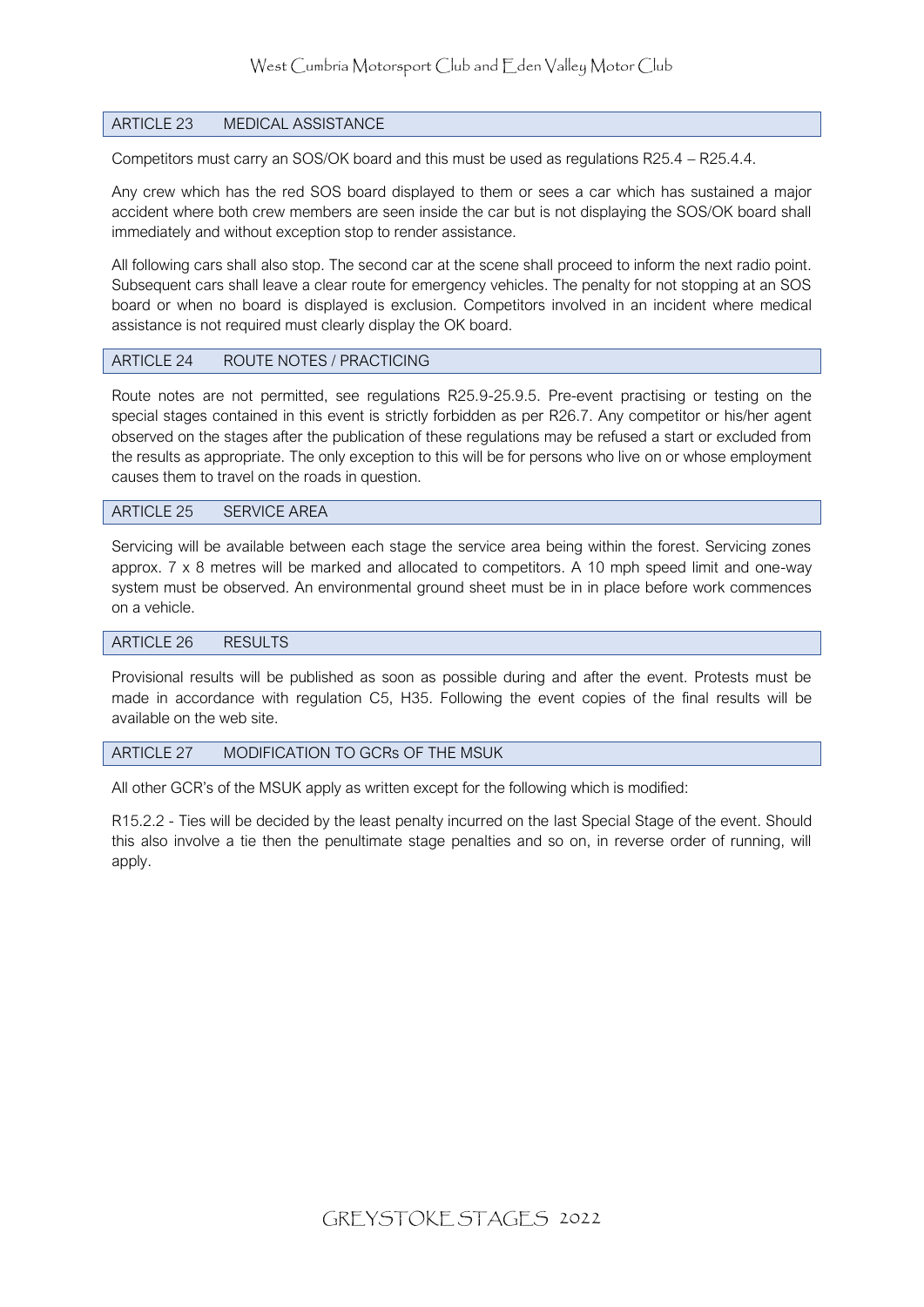| <b>ARTICLE 29</b><br><b>OFFICIALS</b> |                              |              |
|---------------------------------------|------------------------------|--------------|
|                                       | Kevin Dawson                 | 07712 932045 |
| <b>MSUK Safety Delegate</b>           |                              |              |
| <b>MSUK Steward</b>                   | Kevin Dawson                 | 07712 932045 |
| <b>Club Appointed Stewards</b>        | Ronnie Sandham, Kevin Savage |              |
| MSUK Clerk of the Course              | Roger Fisher                 | 07713466488  |
| Deputy Clerk of the Course            | <b>Richard Christensen</b>   | 07821 978987 |
| <b>Event Secretary</b>                | Richard Cooke                | 07889904099  |
| <b>Entries Secretary</b>              | Mike Dunning                 | 07900 058635 |
| <b>Entries Secretary</b>              | Lynne Cooke                  | 01768 771219 |
| Event Safety Officer                  | lain Tullie                  | 07736400034  |
| Spectator Safety Officer              | lain Tullie                  | 07736400034  |
| <b>Chief Marshal</b>                  | Joe Walker                   | 07827 960560 |
| Deputy Chief Marshal                  | Irving Wilson                | 07759 936942 |
| Rachel Glendinning                    | Safeguarding Officer         | 07487 612737 |
| <b>Chief Medical Officer</b>          | Andrew Barrington            | 07986963193  |
| Stage Commander                       | Mark Dickenson               | 07900 564239 |
| Deputy Stage Commander                | <b>Geoff Balls</b>           | 07974373367  |
| <b>Equipment Officer</b>              | lan Aitken                   | 07747 716125 |
| <b>MSUK Timekeeper</b>                | <b>Richard Blackshaw</b>     | 07984769318  |
| <b>MSUK Chief Scrutineer</b>          | Roger Whittaker              | 07778 230670 |
| <b>MSUK Environmental Scrutineer</b>  | <b>TBC</b>                   |              |
| <b>Results</b>                        | rallies.info                 | 07970 264094 |